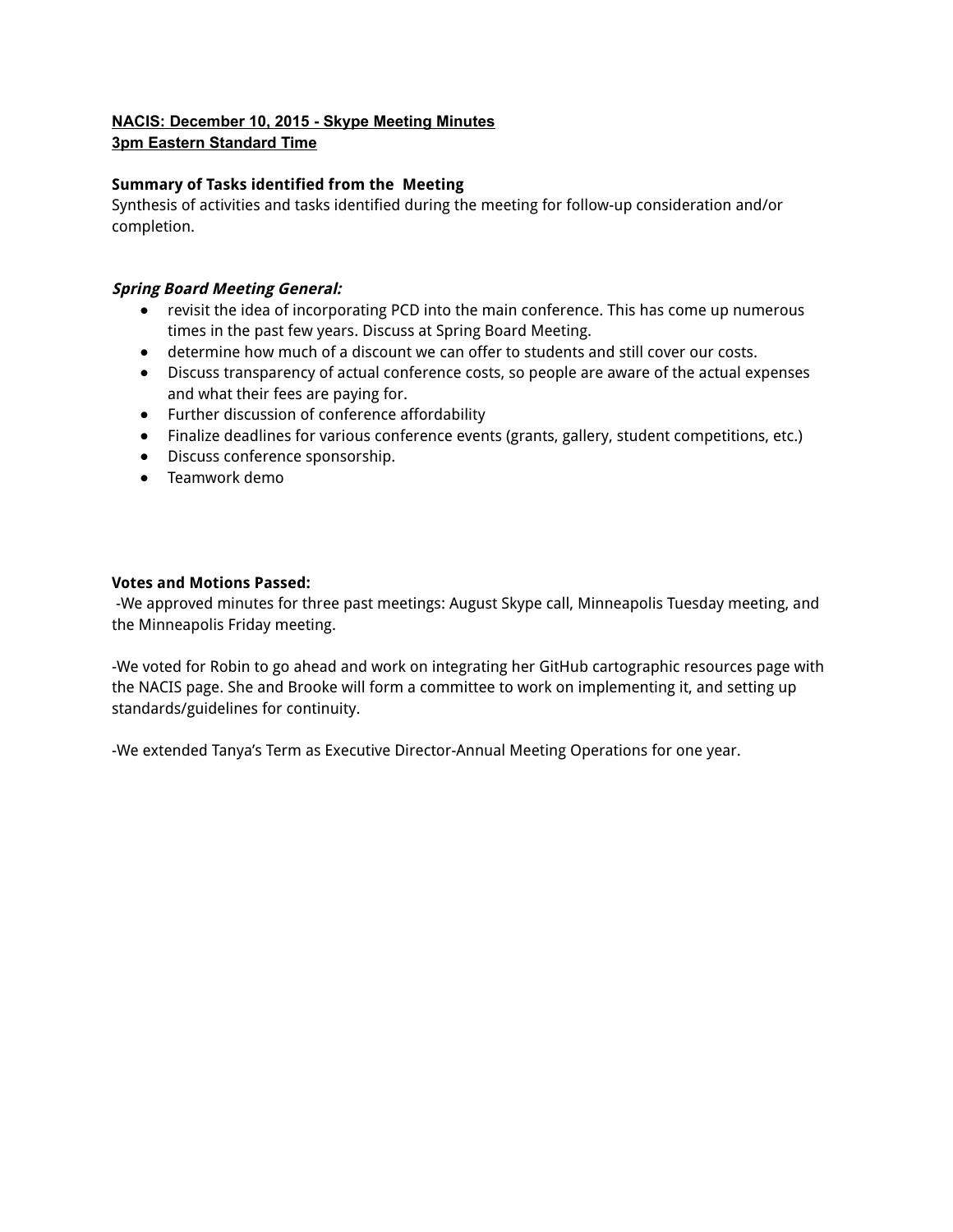# **Board Composition:**

### **Executive Office (non-voting)**

Tanya Buckingham | Executive Director-Annual Meeting Operations (term expires 1/2017) (regrets) Susan Peschel | Business Operations (un-termed) Daniel Huffman | Executive Director-Operations (term expires 1/2019)

### **Executive Board (voting)**

Alex Tait | Past President (term expires 10/2016) Amy Griffin | President (term expires 10/2016) Anthony Robinson | Vice President & Program Chair Colorado Springs (term expires 10/2016) Fritz Kessler | VP-Elect (term expires 10/2016) Jenny Marie Johnson | Treasurer (term expires 10/2016) Martha Bostwick | Secretary (term expires 10/2017)

### **Board of Directors (voting)**

Nat Case (term expires 10/2016) Kristen Grady (term expires 10/2016) Alethea Steingisser (term expires 10/2016) Andy Woodruff (term expires 10/2017) Brooke Harding (term expires 10/2017) Matt Dooley (term expires 10/2017)

Robin Tolochko | Student Board Member (term expires 10/2016)

### **Ex-officio Members (non-voting)**

Patrick Kennelly | Editor of Cartographic Perspectives (term expires 2016) Hans van der Maarel | Editor of CartoTalk (term expires ??)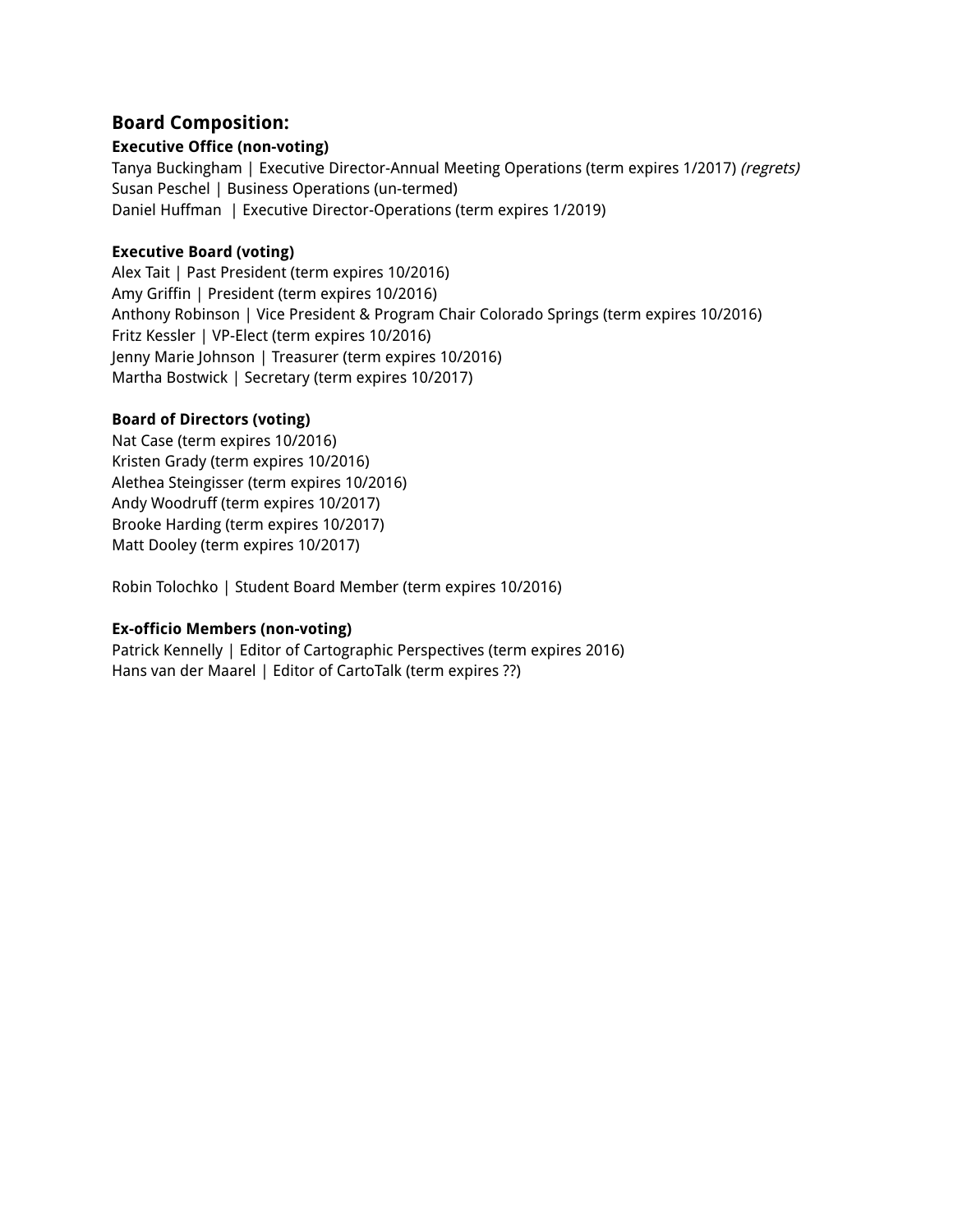#### **Welcome | Amy**

-brief welcome and a thank you for attending.

### **Minutes | Amy & Martha**

-Amy asked if everyone had reviewed the minutes from the past three meetings (August Skype call, Minneapolis Tuesday Evening, and Minneapolis Friday Noon).

-asked for anyone to speak up if they had amendments. Nat raised a question about Friday's content, and Martha verified that the notes were included.

#### **-Anthony made a motion motion to approve the minutes from the August Skype call. Nat seconded the motion. All voted Aye. Motion passed.**

**-Anthony made a motion motion to approve the minutes from the Minneapolis Tuesday meeting. Robin seconded the motion. All voted Aye. Motion passed.**

**-Anthony made a motion motion to approve the minutes from the Minneapolis Friday meeting. Alethea seconded the motion. All voted Aye. Motion passed.**

#### **Robin Tolochko GitHub resource suggestion | Robin**

-Daniel put link on chat to a cartographic resource page she has been curating for the past couple of years. It's public, and has been shared around to colleagues, students, etc. She thought it might fit as a NACIS resource. She will still curate the page. It will live on GitHub.

-Nat: Alex had been working on something, would it be useful to include?

-Alex: would be happy to share his list with Robin, to integrate with her page.

-should be pretty straightforward to add her to NACIS GitHub page, and she can add her resource content.

-Amy: wants content to be approved before it's added. We only want to support and list quality resources.

-Nat: maybe have a rule on how to deal with proprietary stuff, so it doesn't become an ad for a software -Amy: that would be the role of the curator.

-Robin: we could/should create contributor guidelines

-Amy: would help to waste less of her time if there were guidelines

-Brooke offered to help on curating.

-Alex: we should vote it in as an official NACIS endeavor.

-Amy: let's do a committee so that Robin and Brooke have a plan for when they want to step down in the future

-Amy: would like to see it linked to the NACIS GitHub page, as well as the main NACIS website, and to CartoTalk.

-Amy made a motion to incorporate Robin's GitHub page with the official NACIS page. Robin will take the lead, she will find people to help her, and will think of continuity in the long term. Anthony seconded the motion. Votes: all Aye.

-Awesome, Robin can move forward and get in touch with Sam.

### **NACIS 2015 feedback | Anthony/Fritz/Amy**

Survey feedback links:

- GDCD (Amy)
	- https://docs.google.com/spreadsheets/d/1-1AoZtG64Zik45zmrdobqzl5pX6nMycNEZaRp 4Hs7m4/edit#gid=155681240
- PCD (Amy)
	- https://drive.google.com/file/d/0B0aZshZfTmd0X1UwdHBDQThtX28/view?usp=sharing
- Main Conference (Anthony & Fritz)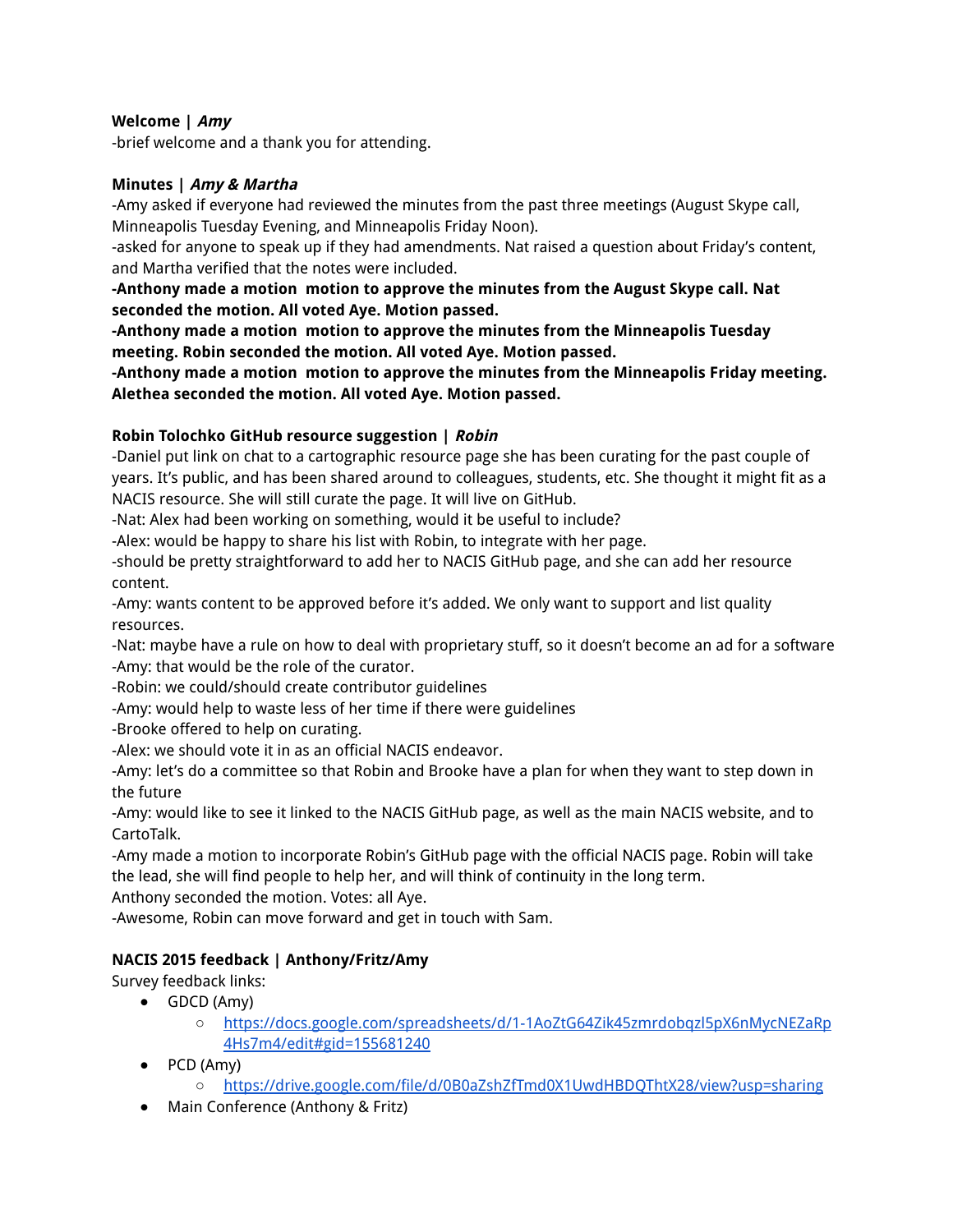- Link: https://pennstate.qualtrics.com/CP/Report.php?RP=RP\_56dqyTawHqG9YQ5
- Password: nacis2015
- Workshops (Amy) -- from Aileen's workshop
	- https://drive.google.com/file/d/0B0aZshZfTmd0N21DM0tudGt5X3c/view?usp=sharing

### Recaps:

**GDCD (Amy):** good attendance this year, more so than in the past. Overall feedback was positive. about 50% of attendees responded to survey. Abe is still interested in leading the effort.

## **PCD (Amy):** overall satisfaction

-organizers have a list of things they could improve for future years.

-we're going to pay for a wired connection next year so we don't have the connectivity issues any more -suggestion for a Saturday workshop to follow the themes of PCD

-better advertisement of PCD was requested.

-we'd talked about the idea of rolling PCD into main conference. It came up again. Let's discuss at the Spring Board Meeting.

-requests for a slight discount for students

-Anthony: would a \$20 discount still allow us to break even on the students?

-Amy: let's research for the SBM to see what type of discount would still be feasible. Anthony, Susan, Alex, and Amy can research this.

## **Main Conference Feedback (Anthony):**

-about 180 responses, good amount of feedback

-vast majority are satisfied with meeting

-start times are good, least positive about length of banquet and Q&A time for presenters, ton of qualitative feedback -overall seems we're doing a good job

-people like having both programs, they like sched for the digital program

-most popular presentations are for cartographic practice, lowest rated were expert panels and group discussions

-cost of attendance is worth it for most people. People want lots of amenities, but don't want to pay for it. We maybe need to be a little more transparent so audience knows the costs of the things they want. Need to discuss this at SBM.

-lots more feedback in survey, read it to find out!

-We had discussion on Kirk as a speaker. There was one survey respondent who was very against it. Is there an ethical reason not to have him? Let Anthony know asap. If not, leave as is.

-let's discuss affordability concerns for the conference at the SBM

**Workshops (Amy):** We didn't ask for feedback, but Aileen collected it as standard per Esri workshops. Aileen provided feedback on her workshop, it worked. Develop the same for others? Support for asking workshop leaders to send feedback.

-Skype chat indicated that we are overall in favour of having workshop feedback, and would ultimately like to have 1 survey that would be standard for all workshops.

# **NACIS 2016 Planning |Anthony**

• Draft CFP Available for Review: https://psu.box.com/s/8i358ncxphhnpubklvw5kewxkke8w00l -working on finalizing NACIS Night Out, will work with Susan on budget, size of venue, etc.

-the hotel is no longer a Hilton. Still should be good to go.

-PCD runners are Carolyn and Vanessa and Abe for GCDC.

-draft CfP is there, take a look at it and give him feedback.

-Nat: there was feedback that PCD wasn't visually distinct from rest of meeting.

-Alethea: we need to get the dates worked out for deadlines, etc.